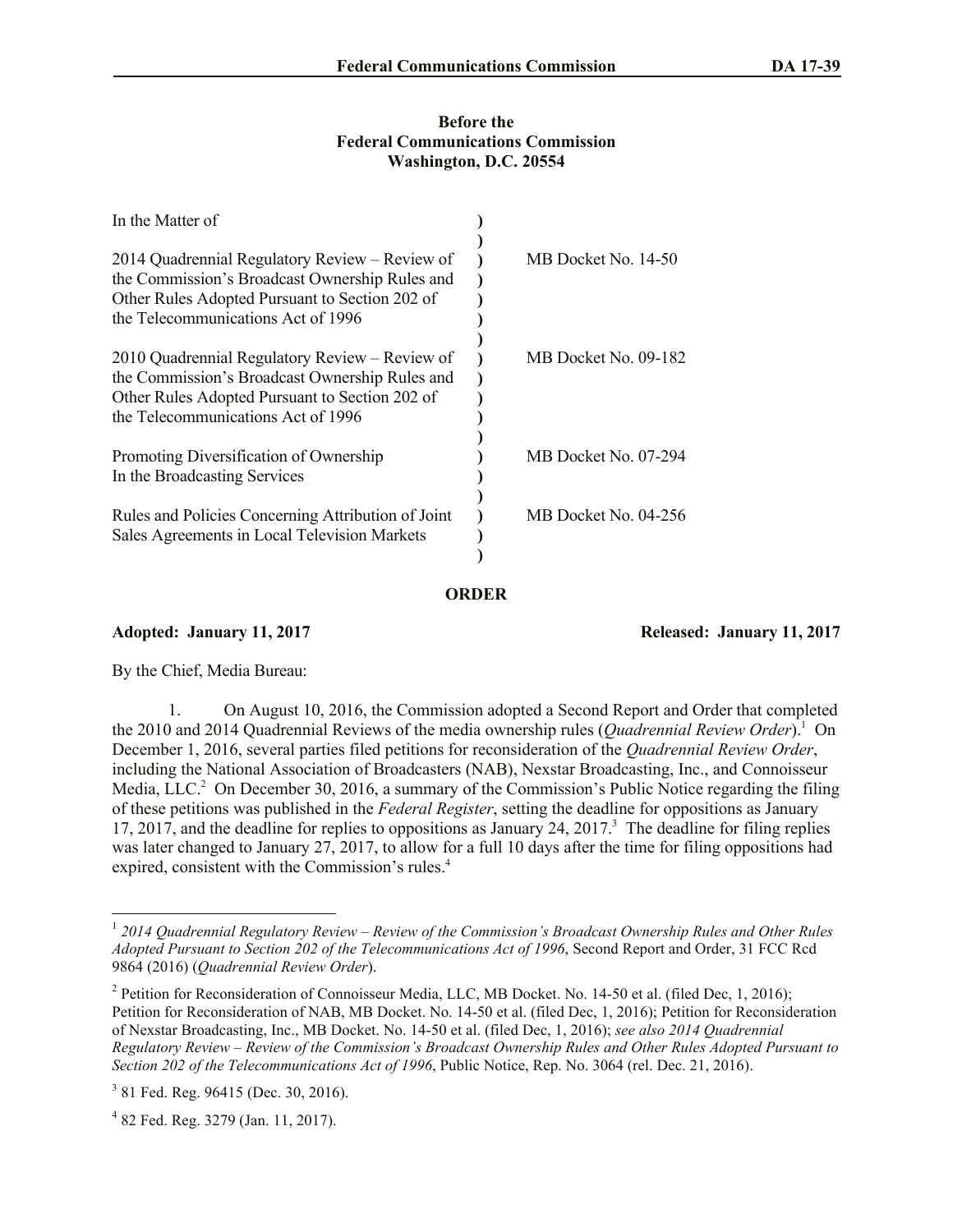2. On January 4, 2017, Prometheus Radio Project and Media Mobilizing Project (collectively the Movants) filed a motion for extension of time to file oppositions and replies in response to the petitions in the above-captioned proceeding. 5 Movants seek a 30-day extension of the deadlines to file oppositions and replies, or until February 16, 2017, and February 24, 2017, respectively.<sup>6</sup> Movants state that time has already been lost due to the ongoing holiday season and that the current schedule would make it difficult for counsel to consult with clients, thus interfering with development of a complete record in this matter.<sup>7</sup> Movants also cite potential difficulties for the Commission in the consideration of this record due to the impending transition to a new administration.<sup>8</sup>

3. On January 5, 2017, NAB filed an opposition to the Movants' request for extension of time.<sup>9</sup> NAB argues that the public interest would not be served by any further delay in Commission action regarding the broadcast ownership rules.<sup>10</sup> NAB disputes the Movants' rationale for needing more time and states that, because its petition for reconsideration does not present any novel issues or data, the Movants have had ample time to develop a responsive filing.<sup>11</sup> Also on January 5, 2017, Movants responded that the extension request would not result in undue delay in the consideration of NAB's petition for reconsideration.<sup>12</sup>

4. As set forth in Section 1.46(a) of the Commission's rules, extensions of time shall not be routinely granted.<sup>13</sup> In this instance, however, the Media Bureau finds that the need to develop a full and complete record in response to the petitions provides good cause for waiving the Commission's rule to allow for additional time. However, we do not believe that the full extension of time requested by the Movants is necessary. Instead, we find that a shorter, one-week extension of time is warranted in these circumstances and that such an extension will not unduly delay the Commission's consideration of the reconsideration petitions. Accordingly, the Media Bureau hereby extends the deadline for filing oppositions in this matter until **January 24, 2017**, and the deadline for filing replies to oppositions until **February 3, 2017**.

5. Accordingly, **IT IS ORDERED** that, pursuant to sections 4(i), 4(j) and 5(c) of the Communications Act of 1934, as amended, 47 U.S.C. §§ 154(i), 154(j), 155(c) and Sections 0.31, 0.241 and 1.46 of the Commission's rules, 47 CFR §§ 0.31, 0.241 and 1.46, the deadline for filing oppositions to the petitions in the above-captioned proceeding **IS EXTENDED** to January 24, 2017, and the deadline for filing replies to oppositions **IS EXTENDED** to February 3, 2017.

6 *Id.*

l

7 *Id.* at 1-2.

8 *Id*. at 2.

 $10$  NAB Opposition at 1-3.

 $11$  *Id.* at 3-5.

 $13$  47 CFR  $\S$  1.46(a).

<sup>5</sup> Motion of Prometheus Radio Project and Media Mobilizing Project for Extension of Time, MB Docket No. 14-50 et al. (filed Jan. 4, 2017).

<sup>&</sup>lt;sup>9</sup> Opposition of NAB to Motion for Extension of Time, MB Docket No. 14-50 et al. (filed Jan. 5, 2017) (NAB Opposition); *see also* Opposition of Nexstar Broadcasting, Inc. to Motion for Extension of Time, MB Docket No. 14-50 et al. (filed Jan. 5, 2017) (opposing Movants' extension request for reasons similar to those asserted by NAB).

<sup>&</sup>lt;sup>12</sup> Reply of Prometheus Radio Project and Media Mobilizing Project to Opposition to Motion for Extension of Time, MB Docket No. 14-50 et al. (filed Jan. 5, 2017). Movants also revised their request for extension of the reply deadline to February 27, 2017, to account for the original discrepancy in the *Federal Register* notice. *Id.* at 2.